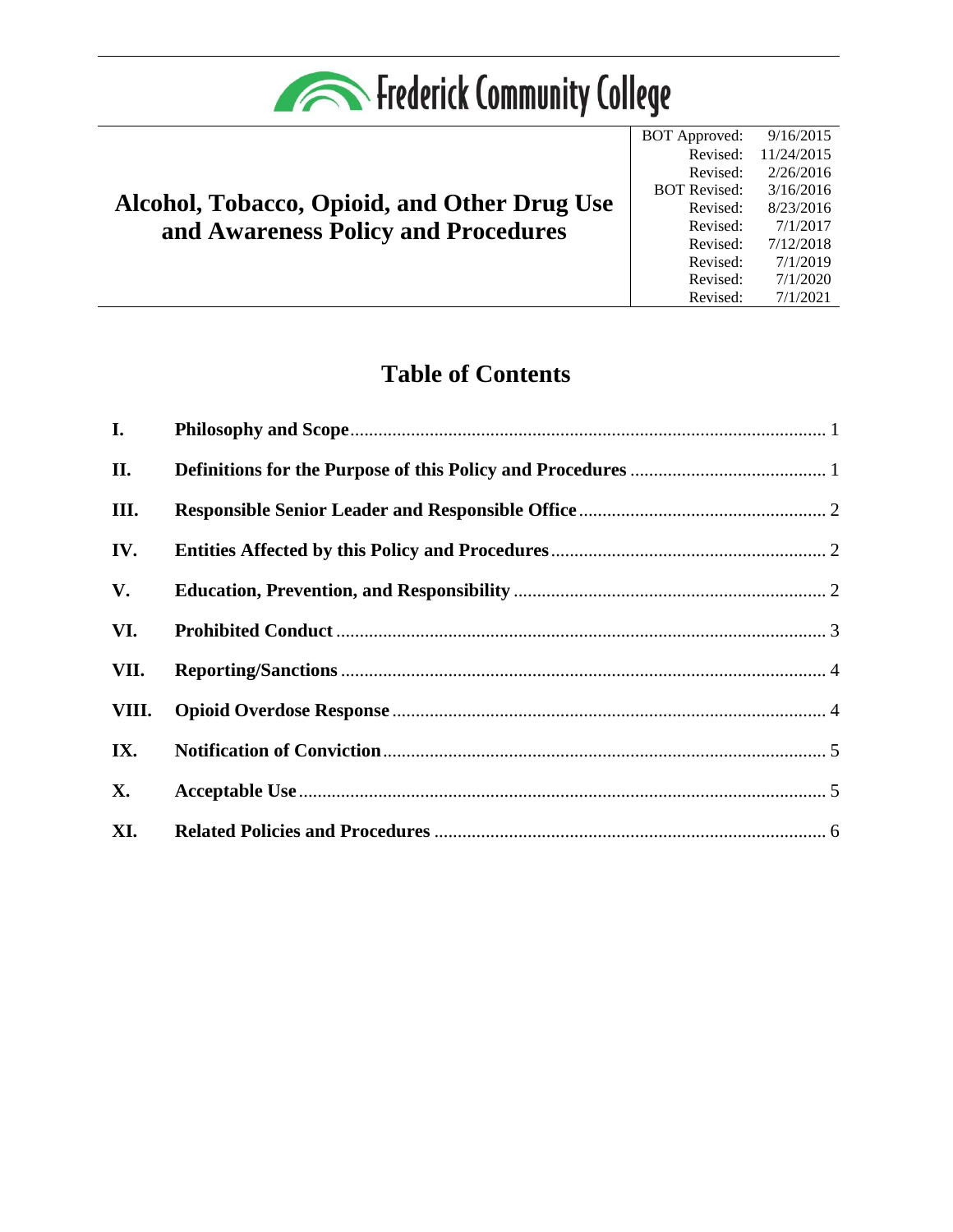## <span id="page-1-0"></span>**I. Philosophy and Scope**

Frederick Community College ("FCC" or the "College") is committed to an alcohol, tobacco, and drug-free learning and working environment. Frederick Community College adheres to the responsibilities set forth in applicable local, state, and federal laws. All members of the College community, visitors, guests, and volunteers are required to comply with this Policy and Procedures.

The College provides education and prevention resources related to the use of alcohol, tobacco, opioid, and other drugs. The College utilizes educational strategies to increase awareness of drug, alcohol, or tobacco use. In response to the nationwide heroin and opioid epidemic, incoming full-time students are required to participate in prevention awareness training, and incoming part-time students are provided with resources that alert and educate them regarding heroin and opioid addiction and prevention.

Any student, employee, visitor, guest, or volunteer who uses illicit drugs or alcohol, or abuses any drug on College premises or during a College-sponsored activity may be subject to prosecution and punishment by the civil authorities. Students and employees may also be subject to disciplinary proceedings by the College.

Information provided by those who voluntarily avail themselves to tobacco, drug, or alcohol counseling or rehabilitation services will be kept confidential.

The College reserves the right to refuse any advertising or promotional activities which focus on the consumption of alcoholic beverages, tobacco, or drugs that might encourage use or abuse.

## <span id="page-1-1"></span>**II. Definitions for the Purpose of this Policy and Procedures**

- A. **"ATODA"** refers to alcohol, tobacco, opioid, and other drug awareness.
- B. **"Calendar days"** refers to Sunday through Saturday of each week excluding days on which the College is officially closed.
- C. **"College"** refers to Frederick Community College and, collectively, those responsible for its control and operation and applies to all sites at which the College conducts classes and/or activities.
- D. **"College community"** refers to trustees, students, and all employees of the College as well as any independent contractors or other third parties to the extent articulated under contractual agreements.
- E. **"College premises"** refers to buildings or grounds owned, leased, operated, controlled, supervised, or temporarily used by the College.
- F. **"College-sponsored activity"** refers to any activity that is initiated, authorized, or supervised by the College, or that involves representation of the College.
- G. **"Controlled substances"** refers to drugs that have some potential for abuse or dependence. These drugs are regulated by local, state, and federal laws.
- H. A **"drug"** refers to any chemical, whether synthetic or natural, that affects the human body or mind when it is swallowed, inhaled, injected, or consumed in any other way.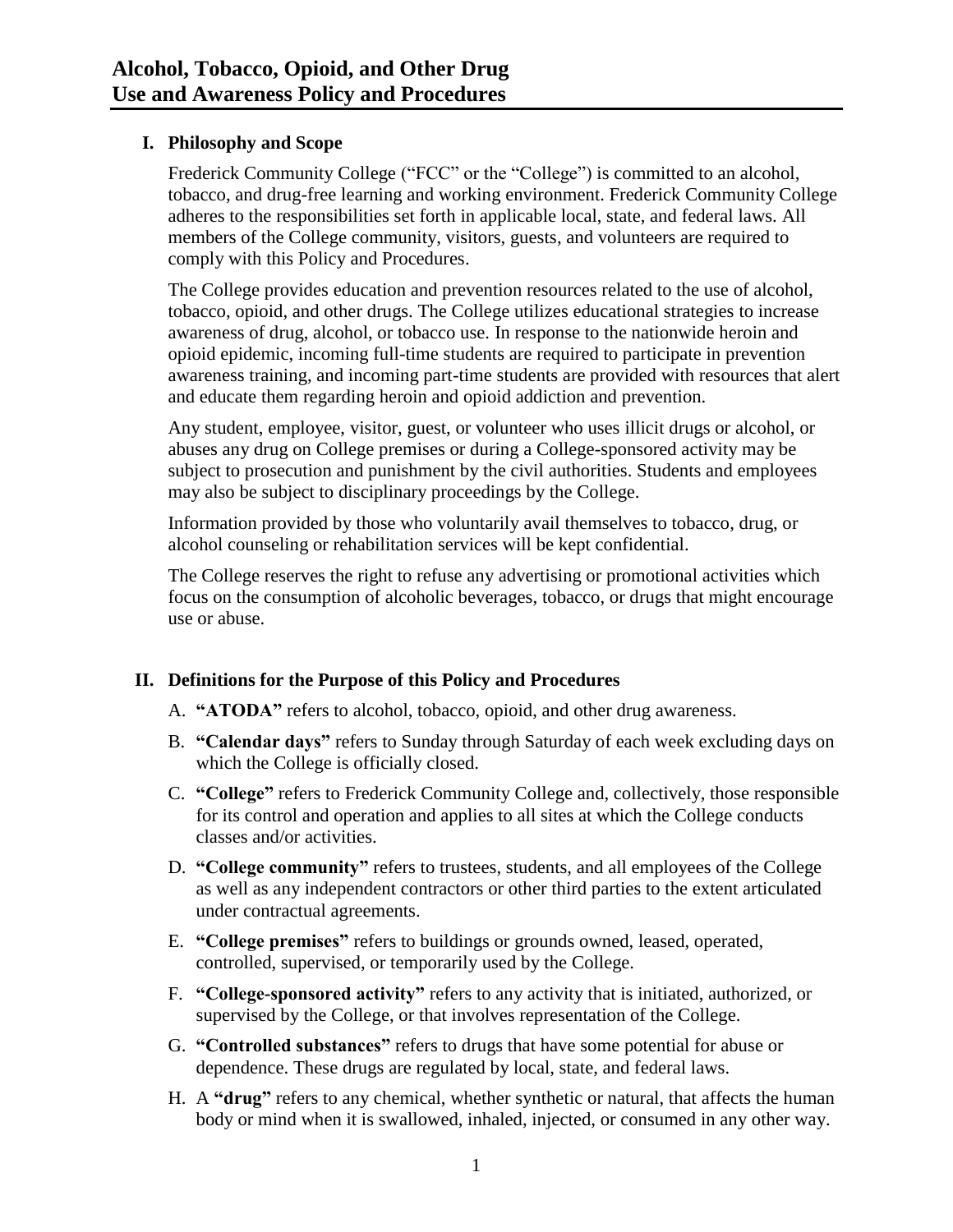- I. **"Illicit drugs"** refers to drugs which are illegal or forbidden by state or federal law.
- J. **"Naloxone"** refers to a prescription medicine (Narcan, Evzio, or its equivalent generic) that reverses opioid overdose.
- K. **"Opioid"** refers to synthetic substances that act on opioid receptors to produce morphine-like effects.
- L. **"Senior Leadership Team" (SLT)** refers to the President's Senior Leadership Team, comprised of the President; the Provost/Executive Vice President for Academic Affairs, Continuing Education, and Workforce Development; the Vice President (VP) for Finance; the VP for Human Resources; the VP for Learning Support; the Chief of Operations; the Chief Information Officer; and the Special Assistant to the President for Institutional Effectiveness.
- M. **"Student"** refers to an individual who is registered at the College, either full or parttime, in a credit or continuing education class or classes, who has either paid or made arrangement for payment of tuition and/or fees.
- N. **"Tobacco"** refers to any tobacco-derived or tobacco-simulating products, including, but not limited to: cigarettes (clove, bidis, kreteks), electronic cigarettes and vaporizers, cigars and cigarillos, pipe tobacco, hookah smoked products, and oral tobacco (spit and spitless, smokeless, chew, snuff).
- O. **"Visitor"** and **"guest"** refers to any person who is not a member of the College community who is on College premises.
- P. **"Volunteers"** refers to individuals who are not members of the College community, but have had background checks and have been officially approved to serve as volunteers at the College.

## <span id="page-2-0"></span>**III. Responsible Senior Leader and Responsible Office**

Vice President for Human Resources and Vice President for Learning Support

Human Resources & Learning Support

## <span id="page-2-1"></span>**IV. Entities Affected by this Policy and Procedures**

The College community

#### <span id="page-2-2"></span>**V. Education, Prevention, and Responsibility**

A. The College provides resources to educate, prevent, and address alcohol, tobacco, opioid, and other drug use and abuse. Resources, including awareness information, counseling services, and referral services are available to faculty, staff, and students. A list of community resources is available to students and all employees through the following offices: Adult Services, Center for Student Engagement, Career and Academic Planning Services, Human Resources, and the Vice President for Learning Support. For eligible employees and their families, the College provides an Employee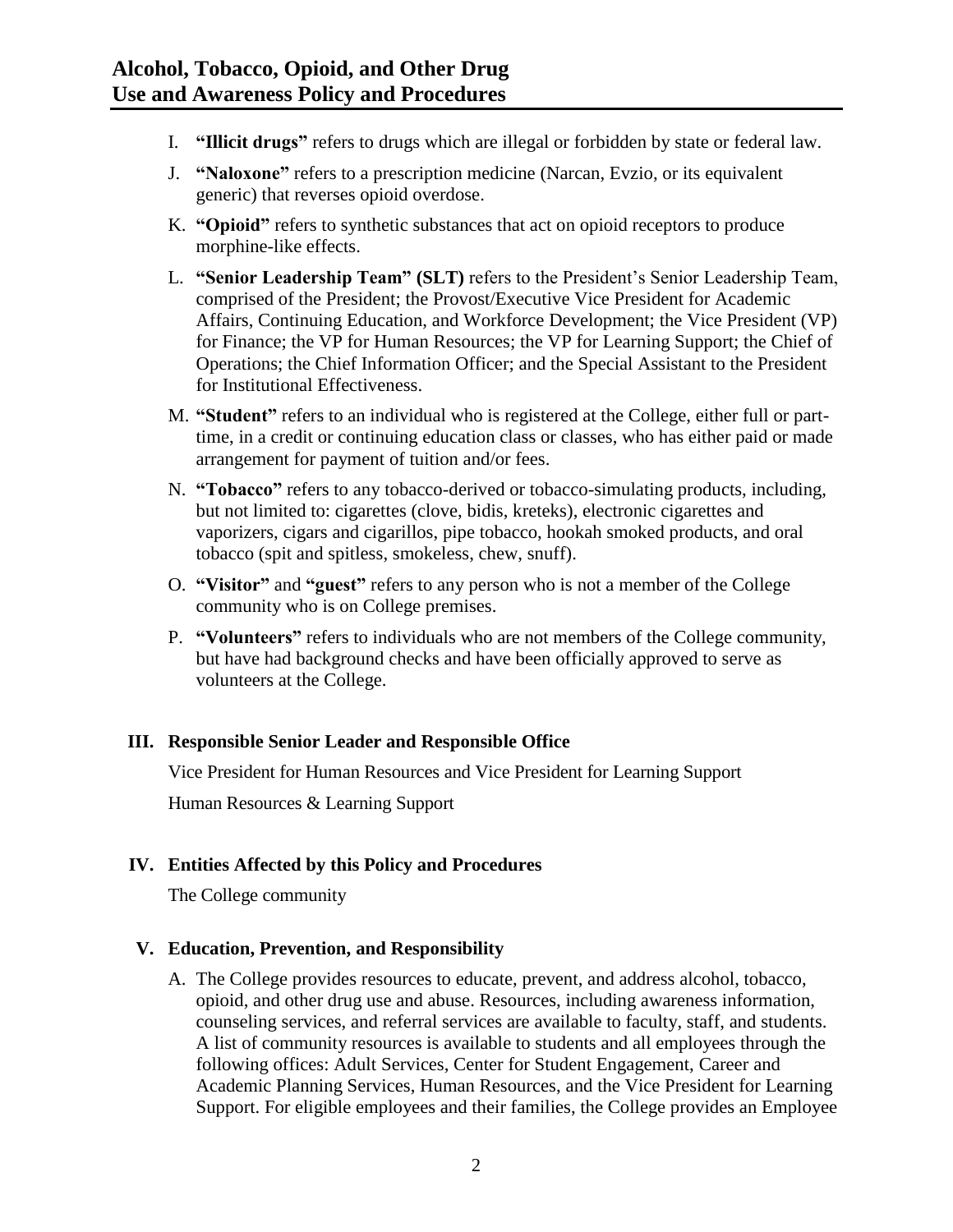Assistance Program (EAP) that offers a comprehensive set of support services and resources paid for by the College. The services are confidential and available 24 hours a day, 7 days a week, 365 days per year. Contact the Human Resources office located in Suite G223 of Gambrill Hall for details.

- B. Students are required to acknowledge and agree to comply with ATODA Policy and Procedures through their signature on their admissions application or their acknowledgement on their student profile.
- C. The College issues an annual written notice to students and employees of the College Alcohol, Tobacco, Opioid, and Other Drug Use and Awareness Policy and Procedures. The Dean of Students (DOS) is responsible for the oversight of ATODA programs and the tracking of incidents, reporting, and sanctions for students. The Vice President (VP) for Human Resources is responsible for the oversight of ATODA programs and the tracking of incidents, reporting, and sanctions for employees.
- D. The College complies with the [Drug-Free Workplace Act of 1988,](https://www.congress.gov/bill/100th-congress/house-bill/4719) the [Drug-Free](https://www.govtrack.us/congress/bills/101/hr3614)  [Schools and Communities Act of 1986, as Amended in 1989,](https://www.govtrack.us/congress/bills/101/hr3614) and the [Heroin and](http://mgaleg.maryland.gov/mgawebsite/legislation/details/hb1082?ys=2017rs)  [Opioid Education and Community Action Act](http://mgaleg.maryland.gov/mgawebsite/legislation/details/hb1082?ys=2017rs) of 2017 (previously referred to as the Start Talking Maryland Act). The College conducts a biennial review of its ATODA programs and policies to determine program effectiveness, consistency of sanctions, enforcement, and the need to implement changes. The DOS and the VP for Human Resources collaborate to review all ATODA programs, co-author and submit the Biennial Review Report by December 31 of each even-numbered year to the Senior Leadership Team, and are responsible for the oversight and implementation of recommended changes.
- E. The College provides a list of resources at [https://www.frederick.edu/opioid](https://www.frederick.edu/opioid-resources.aspx)[resources.aspx](https://www.frederick.edu/opioid-resources.aspx) that alert and educate students regarding heroin and opioid addiction and prevention. Students are provided weekly reminders of this website until they have completed the corresponding training referenced in the same notification.
- F. Each year, at New Student and Parent Convocation, opioid addiction and prevention education strategies are addressed by faculty and administrators.
- G. The College offers workshops and programming during National Drug and Alcohol Awareness Month, Wellness Month, and other times throughout the year.

## <span id="page-3-0"></span>**VI. Prohibited Conduct**

- A. The manufacture, sale, distribution, dispensation, possession, or use of illicit drugs or controlled substances, and the abuse or unauthorized use of alcohol by anyone on College premises, at any College-sponsored activities, or in College vehicles is prohibited. These violations may result in disciplinary action which could include criminal prosecution.
- B. With the exception of parking lots, the use of all tobacco products is prohibited on College premises by any member of the College community, visitor, guest, or volunteer. The use of all tobacco products is prohibited in College vehicles at all times.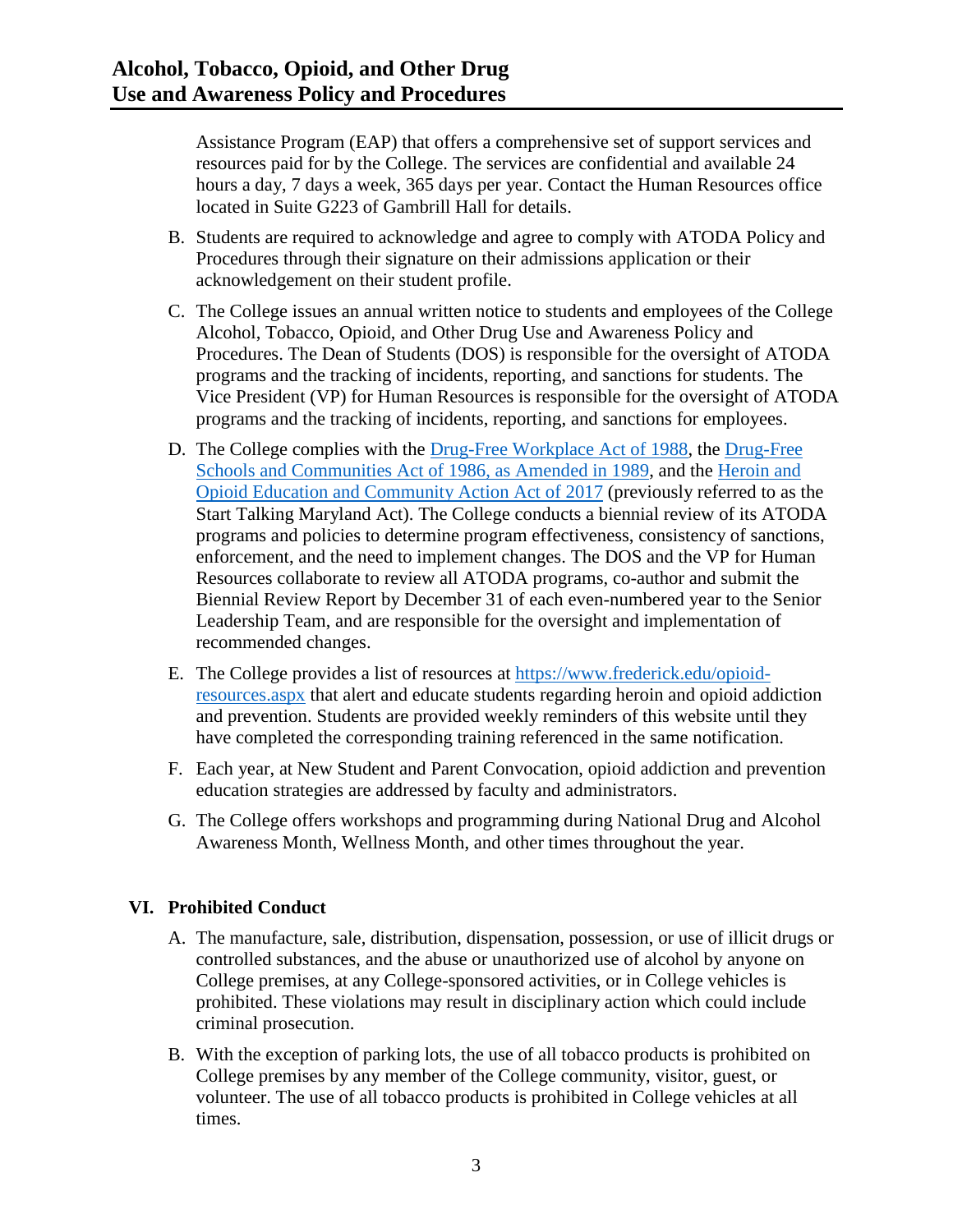#### <span id="page-4-0"></span>**VII. Reporting/Sanctions**

- A. Anyone who witnesses or has knowledge of violations of this Policy and Procedures occurring on College premises or at a College-sponsored activity should contact College Security. Call 4444 from a main campus phone or a Monroe Center office phone or (301) 846-2453 from any other phone. In the case of an emergency, call or text 911. Reporting protocols for off-site programs will be followed for violations of this Policy and Procedures.
- B. Students
	- 1. Anyone who has ATODA concerns regarding a student should complete a [Student Behavior Incident Report Form](https://cm.maxient.com/reportingform.php?FrederickCC) and submit it to the DOS. Students charged with violating the ATODA policy will be adjudicated under the College [Code of Student Conduct.](http://www.frederick.edu/code-of-student-conduct)
	- 2. Sanctions for students are listed in the [Code of Student Conduct,](http://www.frederick.edu/code-of-student-conduct) Section X.C.
- C. Employees
	- 1. Anyone who has ATODA concerns regarding an employee should contact the VP for Human Resources, located in Suite G223 of Gambrill Hall. The VP for Human Resources must then notify the appropriate supervisor and Senior Leader.
	- 2. Sanctions for employees are outlined in the [Employee Misconduct Policy and](https://www.frederick.edu/jobs-hr/policies-and-procedures/policyproceduredocuments/employee-misconduct.aspx)  [Procedures.](https://www.frederick.edu/jobs-hr/policies-and-procedures/policyproceduredocuments/employee-misconduct.aspx)
- D. Visitors, Guests, and Volunteers

All violations of this Policy and Procedures by visitors, guests, or volunteers should be reported immediately to College Security. Call 4444 from a main campus phone or a Monroe Center office phone or (301) 846-2453 from any other phone. In the case of an emergency, call or text 911.

Law enforcement may be called to respond if a visitor, guest, or volunteer is in violation of this Policy and Procedures.

## <span id="page-4-1"></span>**VIII. Opioid Overdose Response**

- A. FCC adheres to the [Heroin and Opioid Education and Community Action Act](http://mgaleg.maryland.gov/mgawebsite/legislation/details/hb1082?ys=2017rs) of 2017 (formerly referred to as the Start Talking Maryland Act) and follows guidelines and procedures outlined in the act, including utilization of nasal Naloxone by designated and trained employees of the College.
- B. The Director of College Safety, Security, and Emergency Preparedness will:
	- 1. Designate employees who are to receive training and be certified every two (2) years in the use of nasal Naloxone.
	- 2. Ensure that the nasal Naloxone kits are current and not past the expiration date.
	- 3. Ensure proper, secure, and efficient storage and deployment of nasal Naloxone for College use.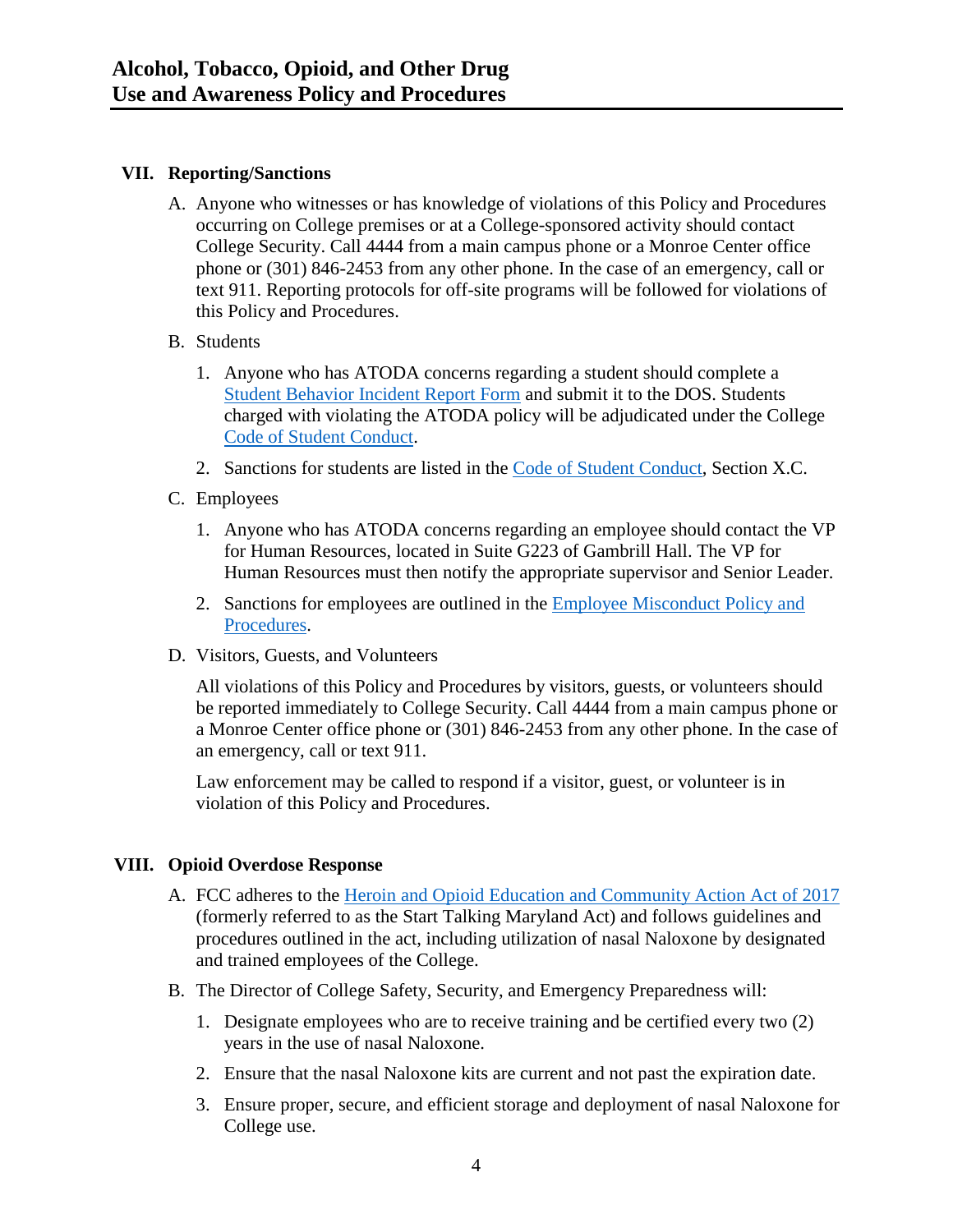4. Ensure that any use of the nasal Naloxone on an individual is documented, and required notifications are made to the Chief of Operations, and the Frederick County Health Department.

## <span id="page-5-0"></span>**IX. Notification of Conviction**

- A. As a condition of employment, employees must abide by the terms of this Policy and Procedures and notify the Human Resources Office in writing of any criminal drug statute conviction, no later than five (5) calendar days after such conviction. Lack of compliance with these requirements may subject the employee to separation from employment.
- B. Upon receipt of notification of a conviction, the College will take the following actions as required by law:
	- 1. Notify the appropriate federal agencies of such convictions within ten (10) calendar days, and
	- 2. Take appropriate personnel action against the employee, which may include reprimand, warning, suspension with or without pay, or separation from employment; and/or
	- 3. Require the employee to participate satisfactorily in a drug abuse assistance or rehabilitation program approved for such purposes by a federal, state or local health, law enforcement, or other appropriate agency.

## <span id="page-5-1"></span>**X. Acceptable Use**

- A. Alcoholic beverages may be served at College-sponsored events or non-Collegesponsored events held on College premises with the written approval of the President upon securing the proper licensing, permitting, insurance, and meeting all local and state requirements related to usage control.
- B. Specific curricula or program areas may have acceptable use policies upon approval of the President.
- C. The handling of prescription/controlled medications as part of health science clinical assignments is granted by the President.
- D. Employees should report to work fit for duty and free of any adverse effects of illicit drugs or alcohol. This does not prohibit employees from the lawful use and possession of prescribed medications. Employees must, however, consult with their physicians about the medication's effect on their fitness for duty and the ability to work safely and promptly disclose restrictions to their supervisor. Employees should not, however, disclose underlying medical conditions to supervisors, but should do so to the [Health Insurance Portability and Accountability Act \(HIPAA\)](https://www.hhs.gov/hipaa/for-professionals/privacy/laws-regulations/index.html) official in Human Resources.